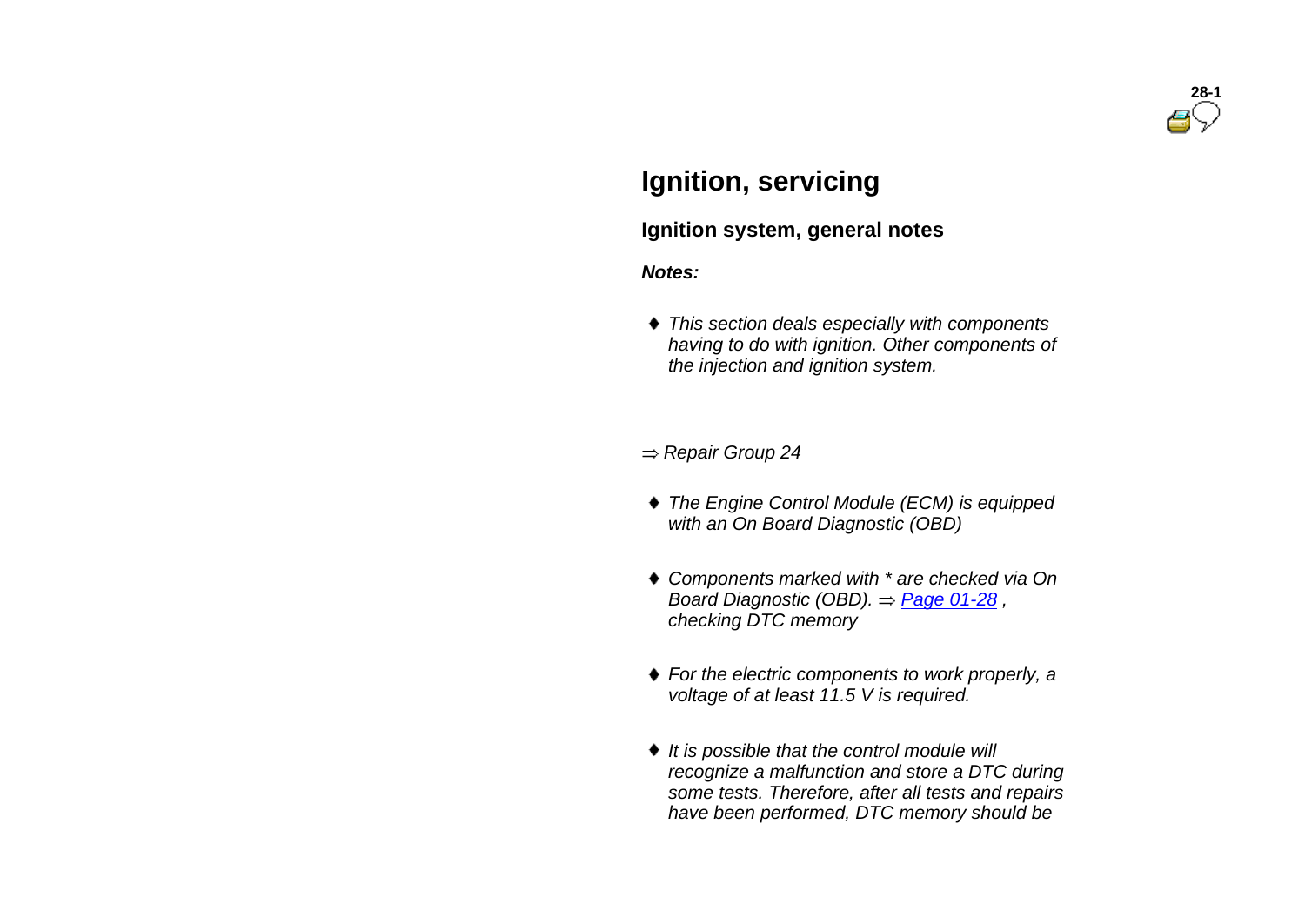*checked and erased if necessary*  $=$  *Page 01-28 , Checking DTC memory.*

Safety precautions  $\Rightarrow$  Page 28-5.

Test data, spark plugs  $\Rightarrow$  Page 28-7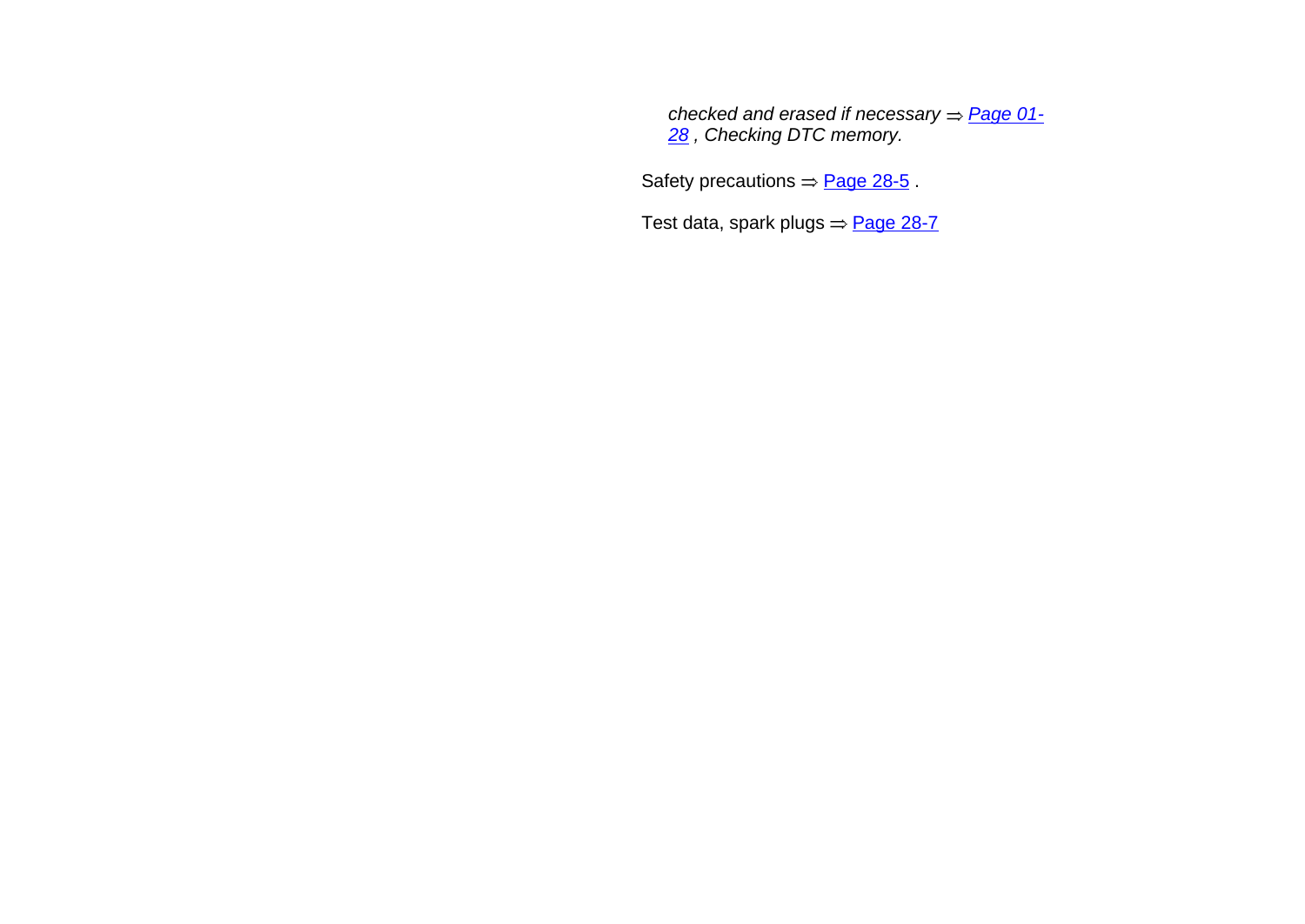



 **Ignition system components, removing and installing**

- **A parts: Only for engine code ATW**
- **B parts: Only for engines AUG, AWM** 
	- **1 - Connector**
		- ◆ Black, 4-pin
	- **2 - Ignition coil with power output stage (-N70-, -N127- , -N291-, -N292-)**
		- $\bullet$  Checking  $\Rightarrow$  Page 28-10
		- $\bullet$  Tighten mounting bolts to 10 Nm
		- Use T10094 removal tool to remove
	- **3 - Seal**
		- ◆ Replace if damaged
	- **4 - Spark plug, 30 Nm**
		- ◆ Remove and install with 3122 B
		- Type and spark plug gap  $\Rightarrow$  Page 28-7, test data, spark plugs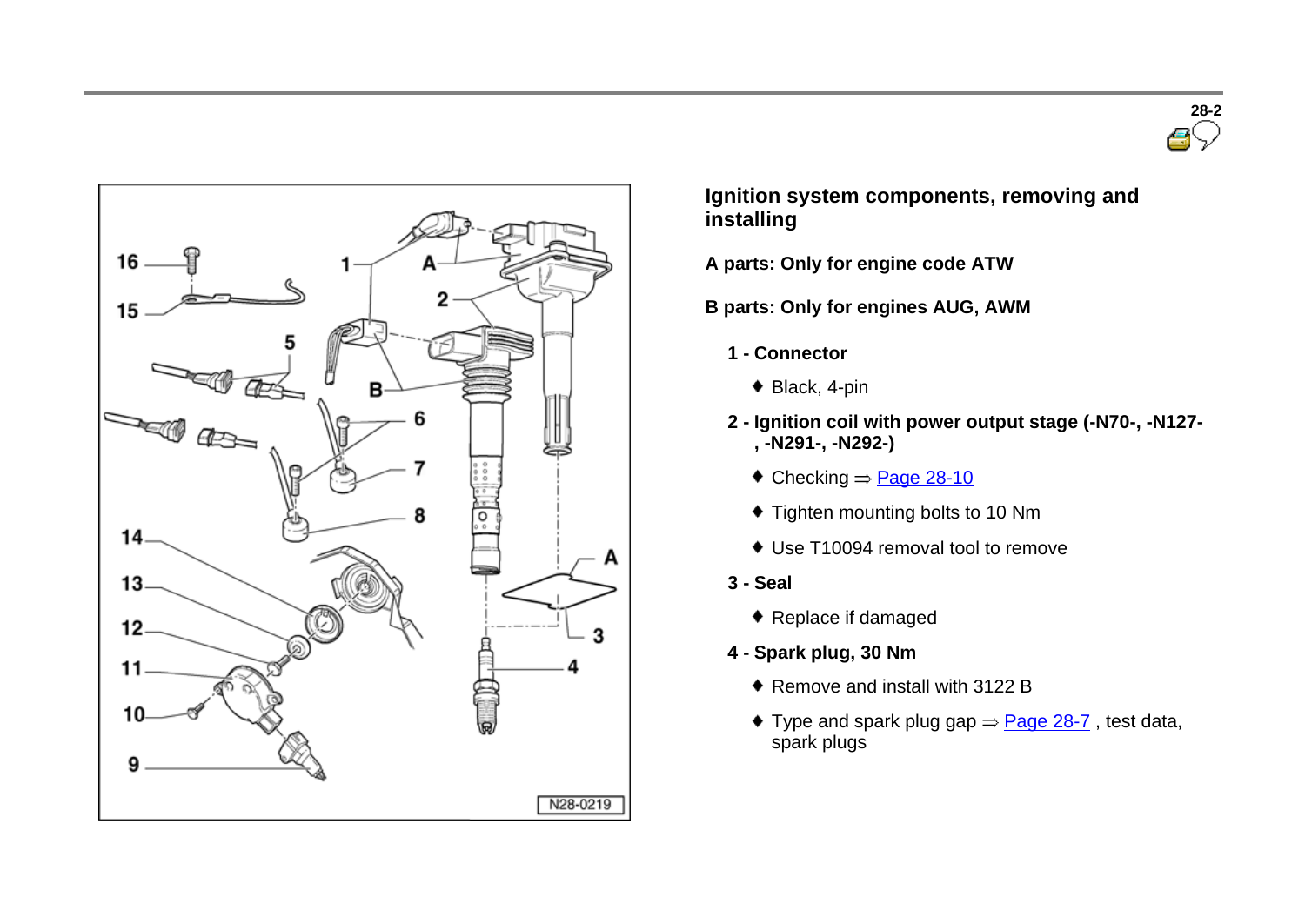



#### **5 - 3-pin harness connector**

- Terminals are gold-plated
- Brown for Knock Sensor (KS) 1 -G61-
- ◆ Black for Knock Sensor (KS) 2 G66-
- **6 - 20 Nm**
	- Tightening torque affects function of Knock Sensor  $(KS)$
- **7 - Knock Sensor (KS) 1 -G61-\***
	- Terminals of sensor and connector are gold-plated
	- $\text{Checking} = \text{Page } 28-14$
- **8 - Knock Sensor (KS) 2 -G66-\***
	- Terminals of sensor and connector are gold-plated
	- $\bullet$  Checking  $\Rightarrow$  Page 28-14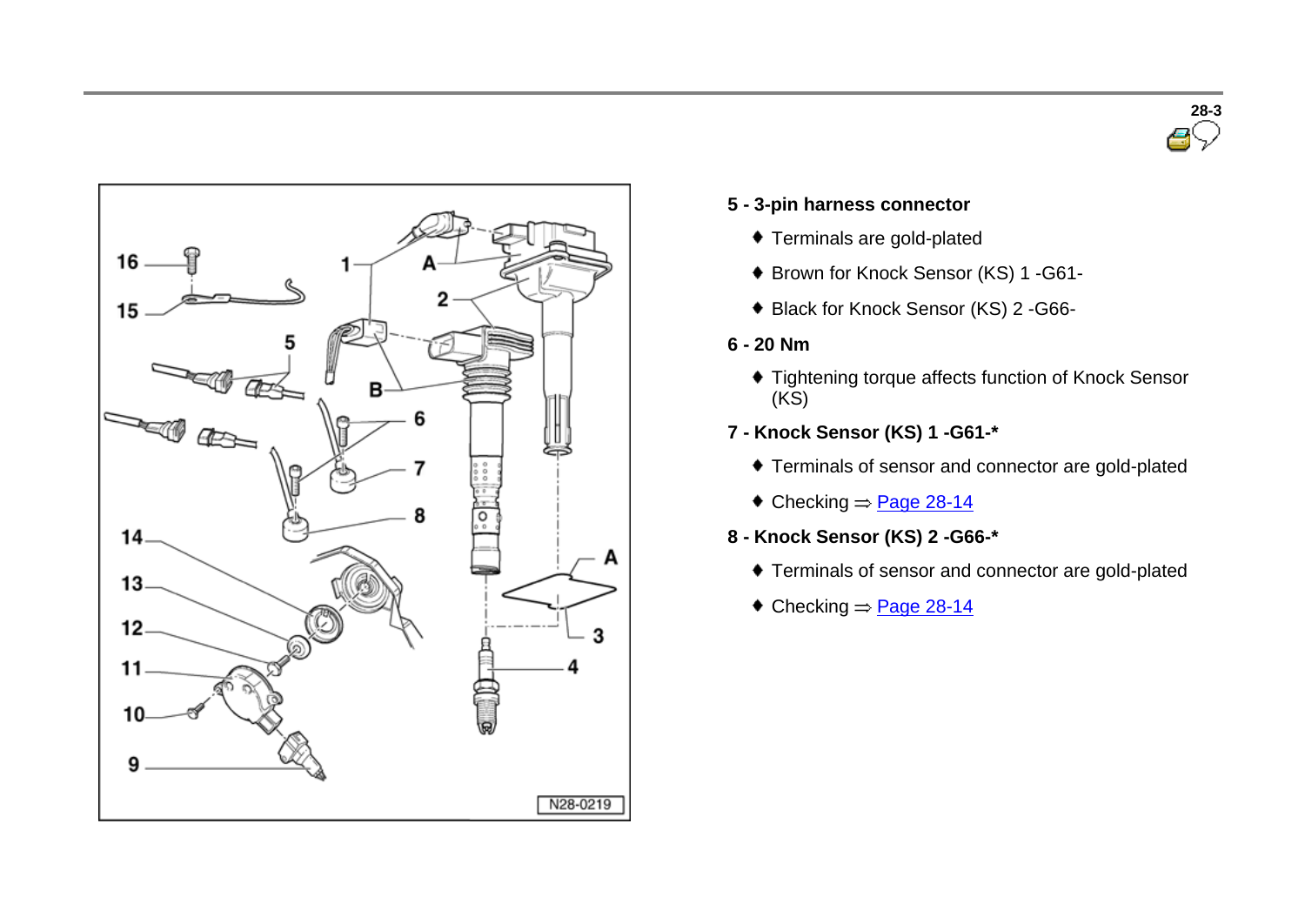



- **9 - Connector**
	- ◆ Black, 3-pin
- **10 - 10 Nm**
- **11 - Camshaft Position (CMP) sensor -G163-\***
	- $\textcolor{blue}{\blacklozenge}$  Checking  $=$  Page 28-8
- **12 - 25 Nm**
- **13 - Washer**
	- ◆ Conical
- **14 - Face plate**
	- For Camshaft Position (CMP) sensor 2 -G163-
	- Note position when installing
- **15 - Ground (GND) wire**
	- Do not loosen or tighten unless ignition is switched off.
- **16 - 10 Nm**
	- Do not loosen or tighten unless ignition is switched off.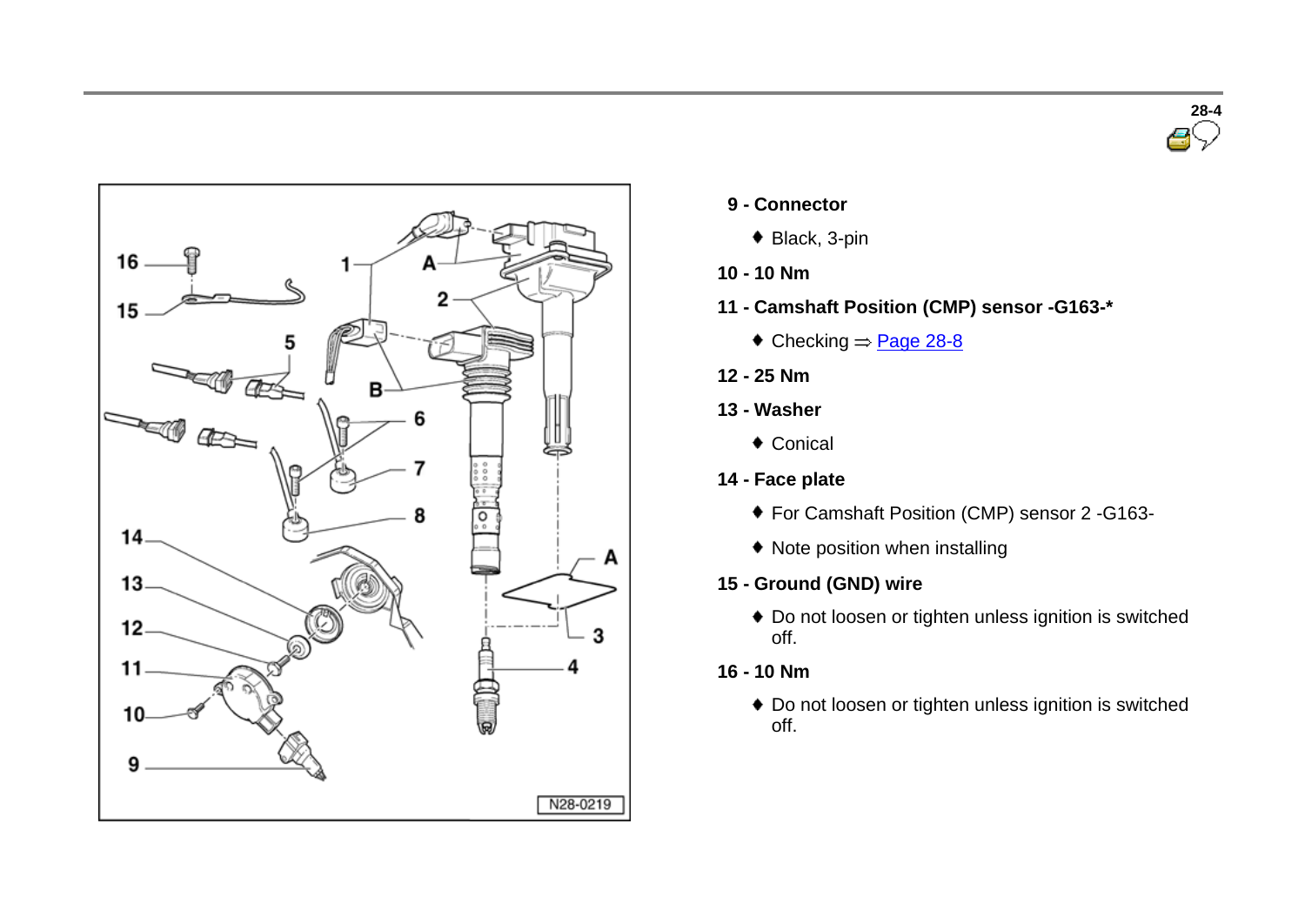# **28-5**

### **Safety precautions**

 To reduce the risk of personal injury and/or damage to the fuel injection and ignition system, always observe the following:

- ◆ Do not touch or disconnect ignition wires when engine is running or turning at starting RPM.
- Only disconnect and reconnect wires for injection and ignition system, including test leads, when ignition is turned off.
- $\bullet$  If engine is to be cranked at starting RPM without starting:
- Remove fuses 29 and 32.

#### *Notes:*

 $\blacktriangleleft$ 

- *By removing fuse 29, voltage supply to the ignition coils is interrupted.*
- *By removing fuse 32, voltage supply to the fuel injectors is interrupted.*

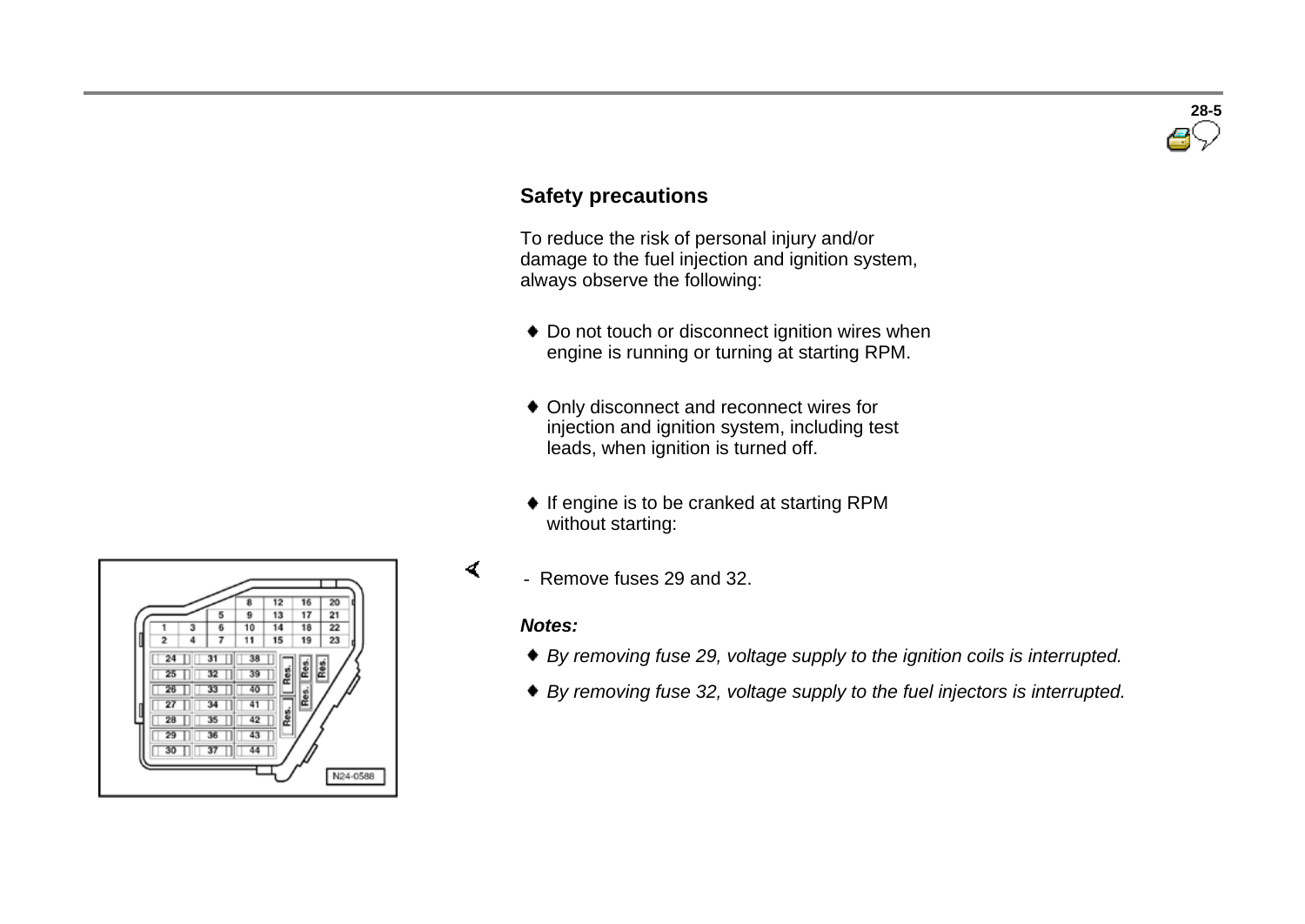**28-6**

 If special testing equipment is required during road test, note the following:

 Test equipment must always be secured to the rear seat and operated from there by a second person.

 If test and measuring equipment is operated from the passenger seat, the person seated there could be injured in the event of an accident involving deployment of the passenger-side airbag.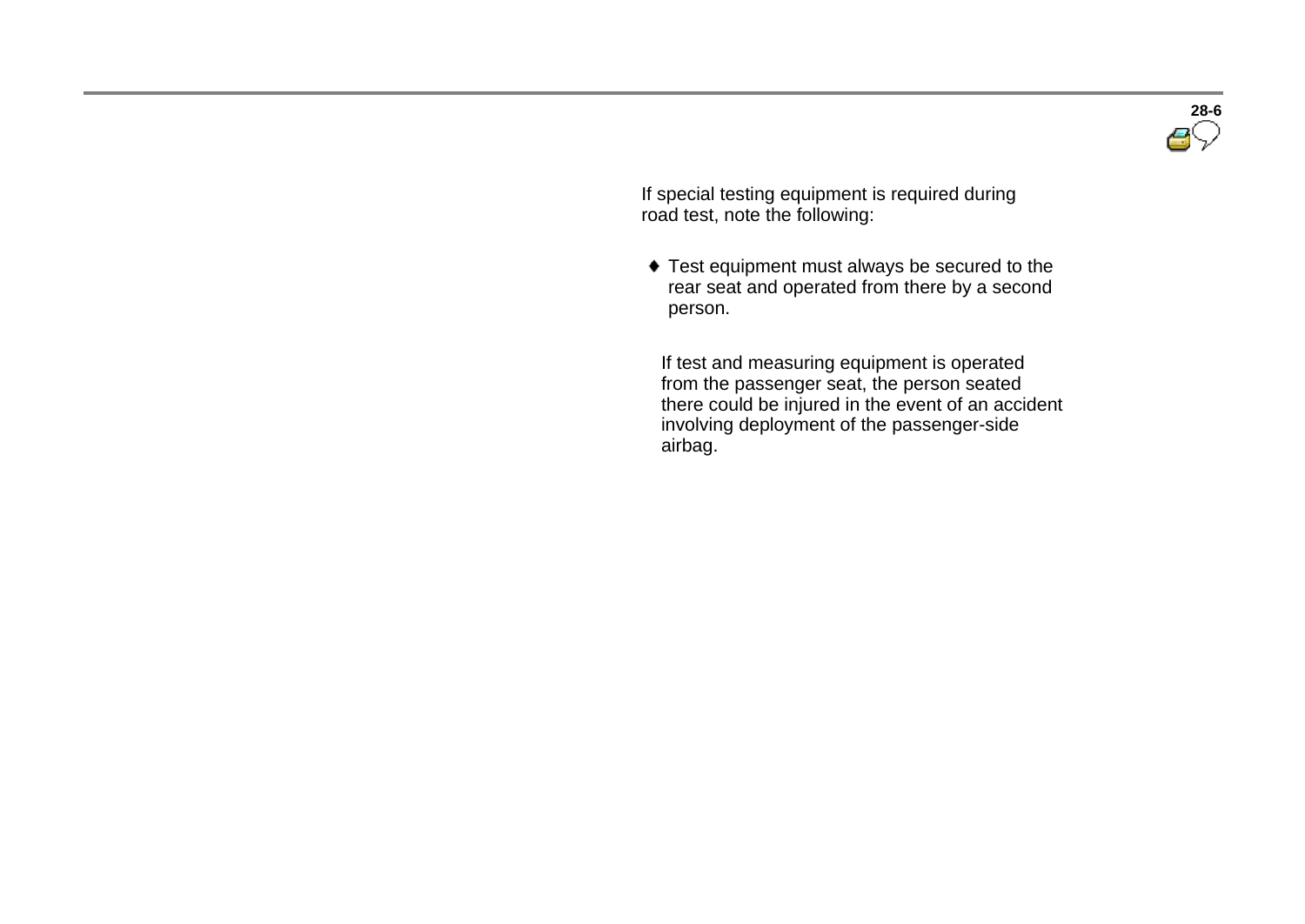**28-7**<br>● √

## **Test Data, Spark Plugs**

| <b>Engine identification</b> |                          | <b>ATW</b>      | <b>AUG, AWM</b> |  |
|------------------------------|--------------------------|-----------------|-----------------|--|
| <b>Firing sequence</b>       |                          | $1 - 3 - 4 - 2$ | $1 - 3 - 4 - 2$ |  |
| Spark plugs <sup>1)</sup>    |                          |                 |                 |  |
|                              | <b>VW/Audi</b>           | 101 000 063 AA  | 101 000 063 AA  |  |
|                              | Manufacturer code        | PFR6Q           | PFR6Q           |  |
|                              | Spark plug gap           | max. 0.8 mm     | max. 0.8 mm     |  |
|                              | <b>Tightening torque</b> | 30 Nm           | 30 Nm           |  |

1) Use 3122B spark plug removal tool to remove and install spark plugs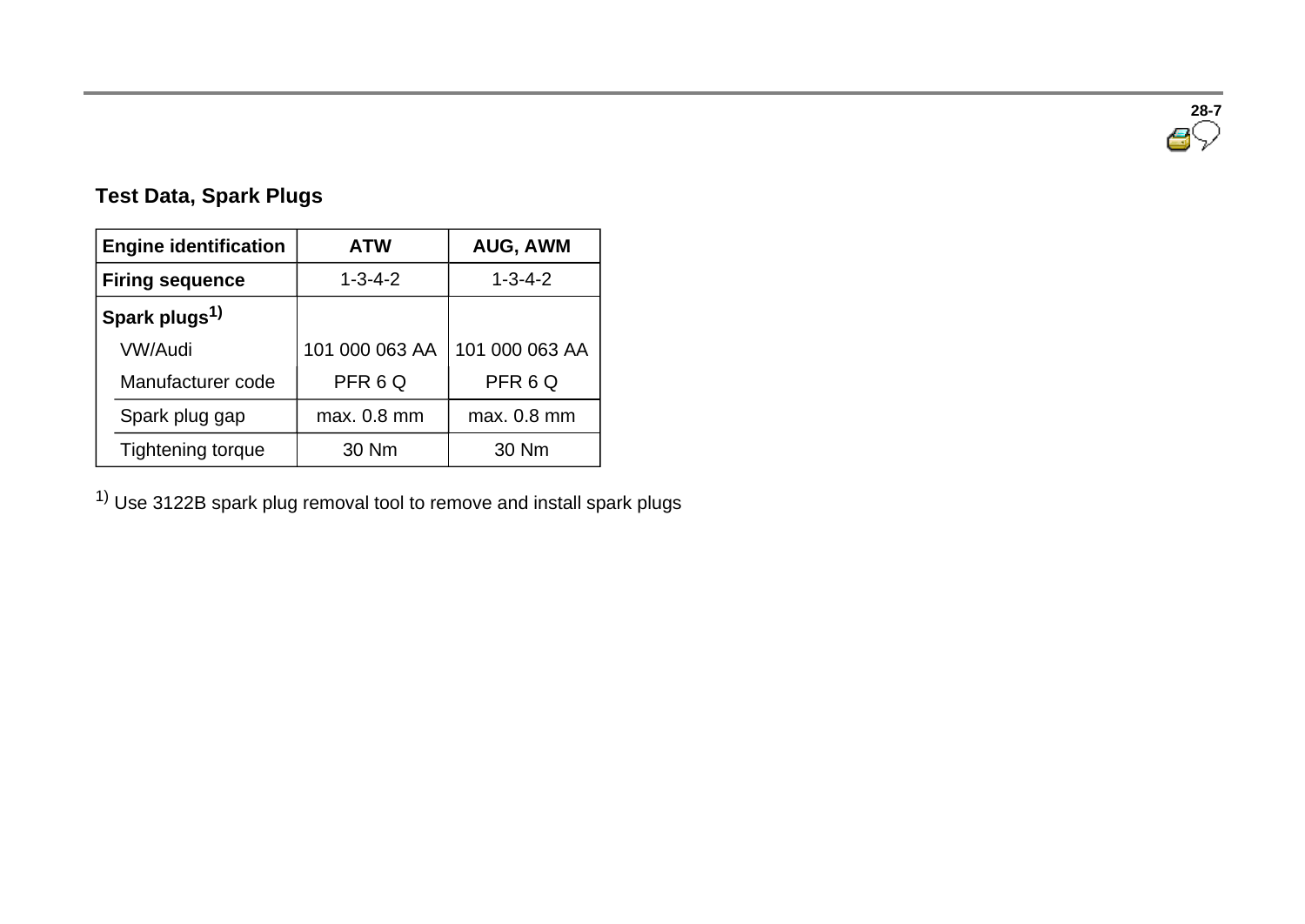

#### **Camshaft Position (CMP) sensor, checking**

#### **Special tools and equipment**

- VAG1598/31 adapter cable
- VAG1526 multimeter or VAG1715 multimeter
- VAG1594 connector test kit
- Wiring diagram

#### **Test requirement**

• Battery voltage must be at least 11.5 volts.

#### **Test sequence**

 $\blacktriangleleft$ 

- Disconnect 3-pin connector -1- from Camshaft Position (CMP) sensor -2-.
	- Use adapter cables from VAG1594 to connect multimeter to outer terminals of connector for voltage measurement.
	- Switch ignition on.
		- Specification: at least 4.5 V

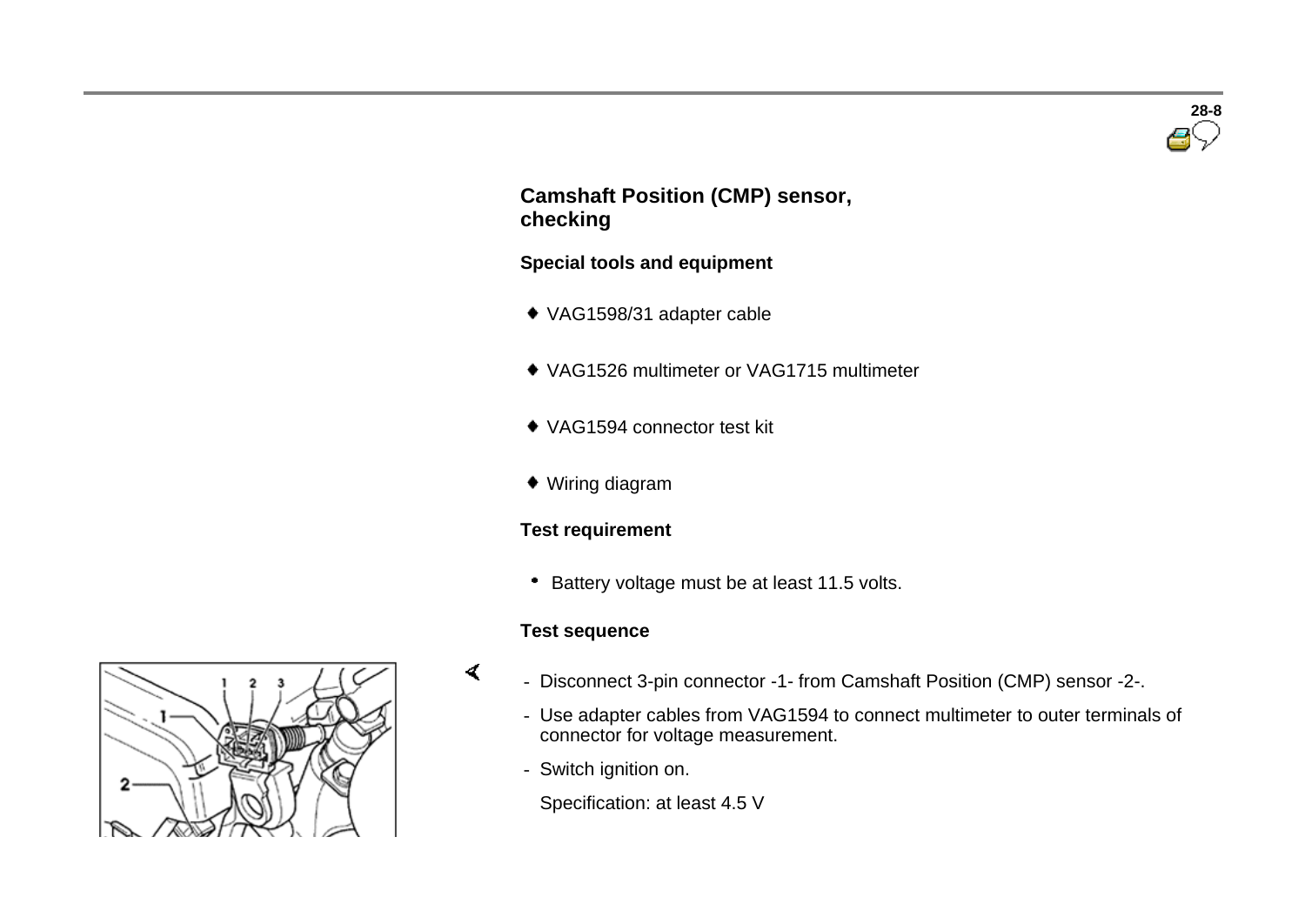- Switch ignition off.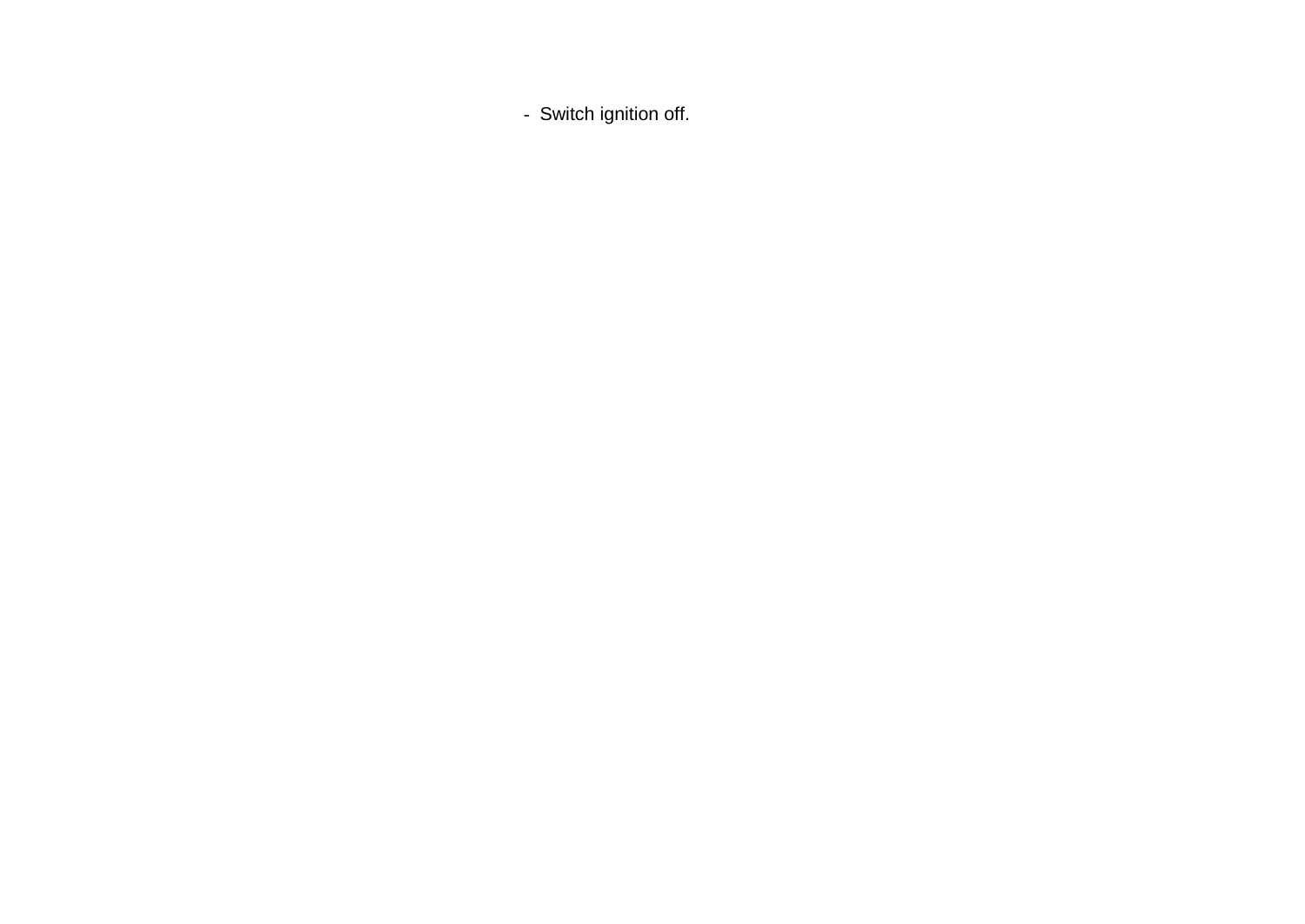





 $\blacktriangleleft$  - Connect VAG1598/31 adapter cable to control module wiring harness. Engine Control Module (ECM) is not connected.

- Check for open circuits in wires between test box and connector according to wiring diagram.
	- Terminal 1 + socket 98

 $\blacktriangleleft$ 

- Terminal 2 + socket 86
- Terminal 3 + socket 108
- Wire resistance: max:  $1.5 \Omega$
- Check wires for shorts between one another.

If no malfunctions are found in the wires and there was voltage between terminals 1  $+ 3:$ 

- Replace Camshaft Position (CMP) Sensor 2 -G163-.

If no errors are found in wires and there was no voltage between terminals  $1 + 3$ :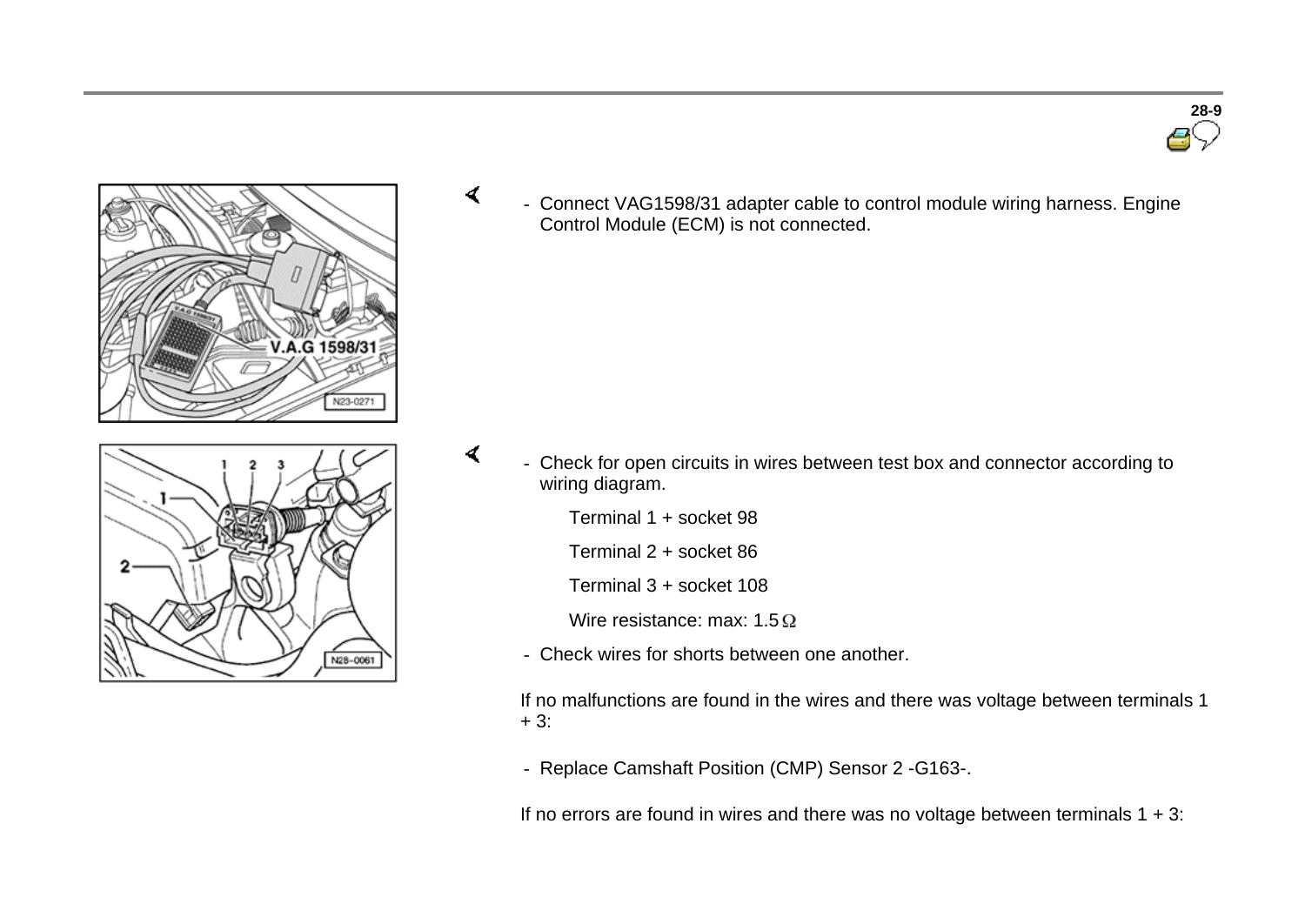- Replace Engine Control Module (ECM) = Page 24-120.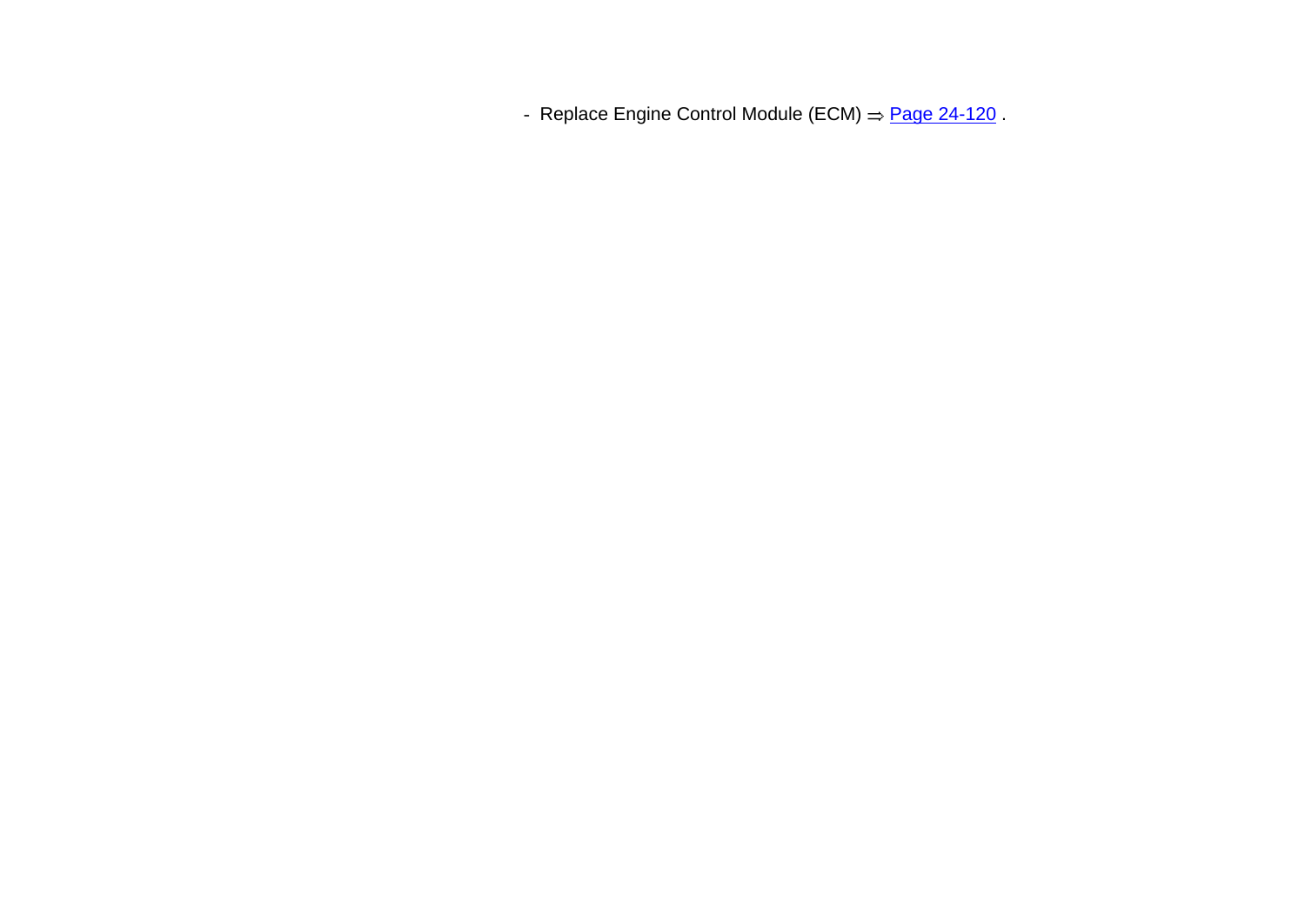#### **Ignition coils with power output stages, checking**

#### **Special tools and equipment**

- VAG1598/31 adapter cable
- VAG1526 multimeter or VAG1715 multimeter
- VAG1594 connector test kit
- VAG1527 voltage tester
- Wiring diagram

#### **Test requirements**

- \* Battery voltage must be at least 11.5 volts.
- Camshaft Position (CMP) sensor must be OK, checking  $=$  Page 28-8.
- Engine speed (RPM) sensor must be OK, checking  $=$  Page 24-57.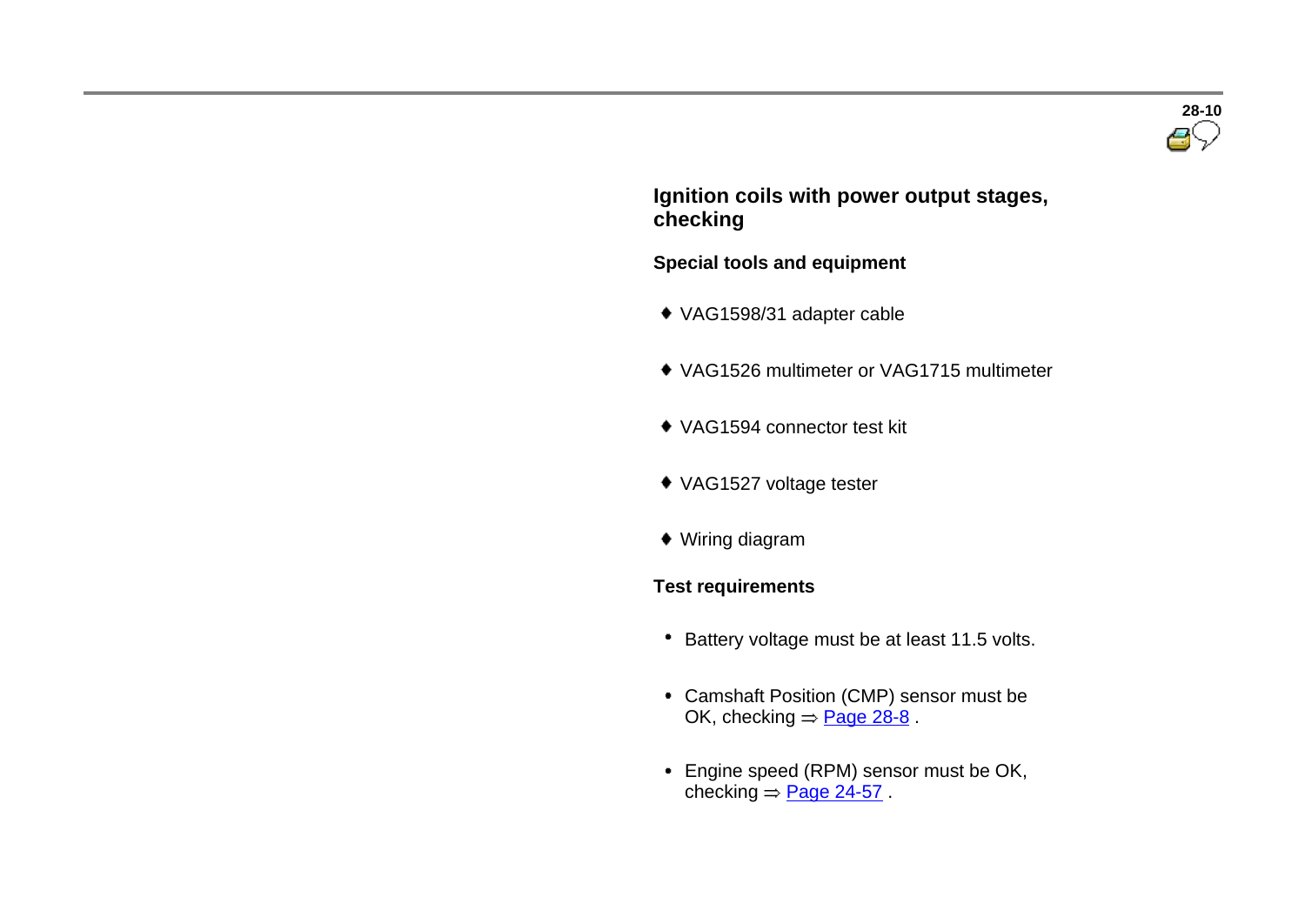

#### **Test sequence**

- **I - Engine code ATW**
- **II - Engine codes AUG, AWM**
- $\blacktriangleleft$
- Disconnect 4-pin connector -2- from ignition coil -1- to be checked.
- Measure supply voltage between terminals  $1 + 2$  and  $1 + 4$  of disconnected connector using the multimeter and adapter cables from the VAG1594 connector test kit.
- Switch ignition on.
	- Specification: at least 11.5 V
- Switch ignition off.
- If there is no voltage:
- Check wire between 4-pin connector terminal 1 and relay carrier for open circuits according to wiring diagram.

Wire resistance: max:  $1.5 \Omega$ 

- Check wires between 4-pin connector and Ground (GND) for open circuits according to wiring diagram.

Terminal 2 and Ground (GND)

Terminal 4 and Ground (GND)

Wire resistance: max:  $1.5 \Omega$ 

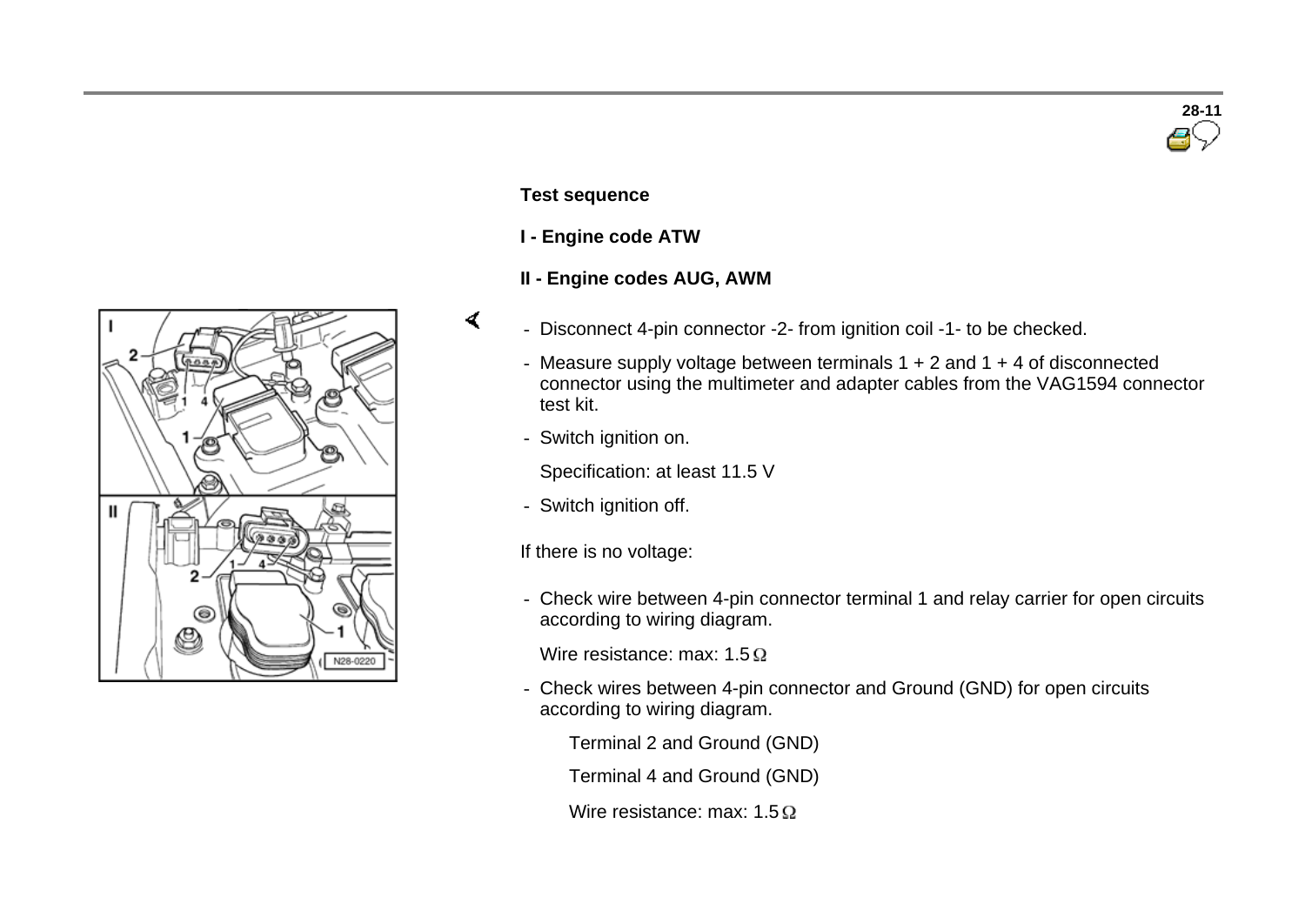**28-12**

If there is no malfunction in voltage supply:

- Check activation  $=$  Page 28-12

#### **Checking activation**

- Remove fuse 32.

#### *Note:*

 $\blacktriangleleft$ 

 $\blacktriangleleft$ 

*By removing fuse 32, voltage supply to the fuel injectors is interrupted.*

**I - Engine code ATW** 

#### **II - Engine codes AUG, AWM**

- $\mathbf{I}$
- Use auxiliary wires from VAG1594 to connect diode test lamp VAG1527 to terminals 2 and 3 of disconnected connector.
	- Operate starter and test ignition signal from Engine Control Module (ECM). LED should flicker.
	- Switch ignition off.



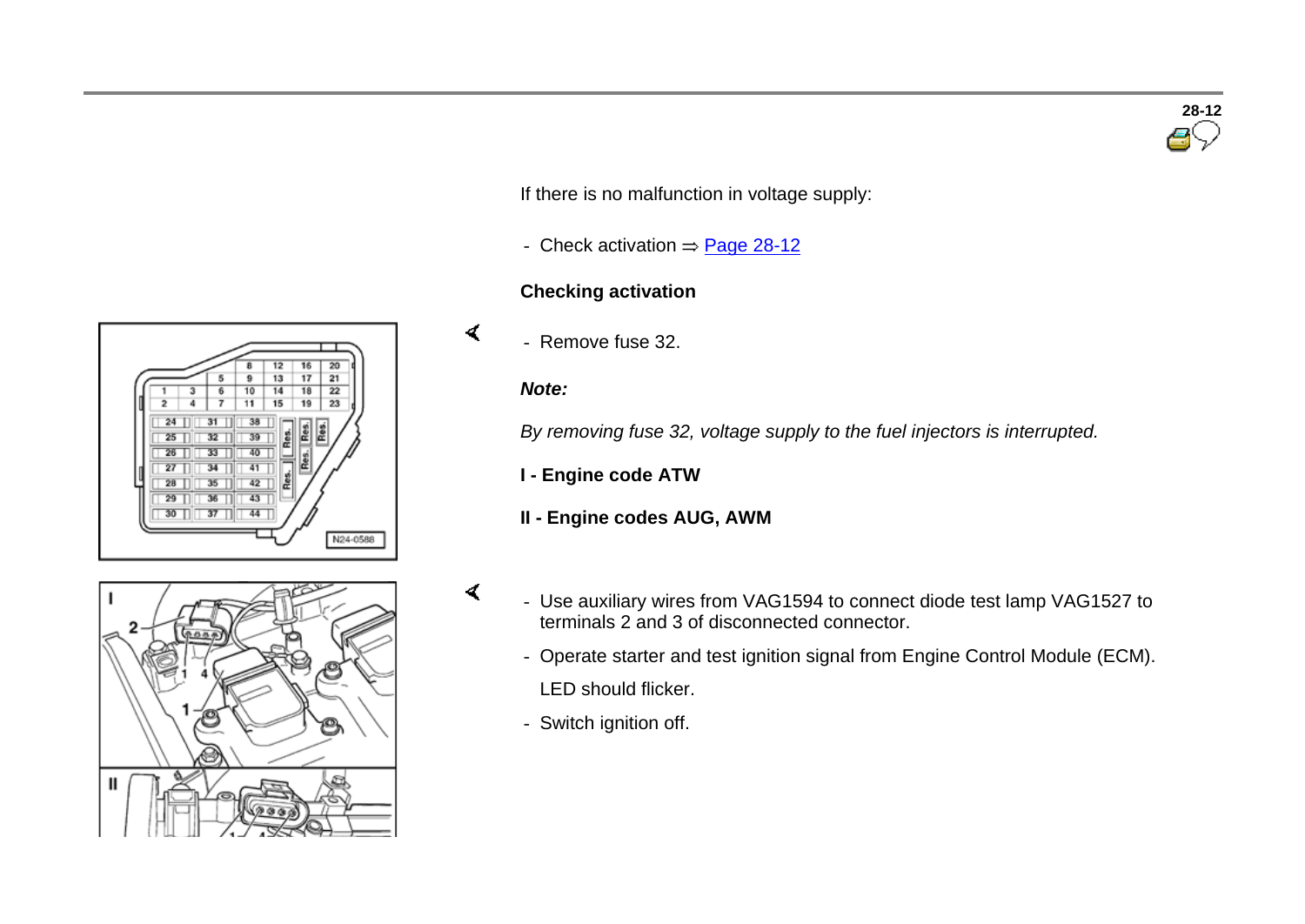If LED flickers and voltage supply is OK:

- Replace ignition coils with power output stage

If LED does not flicker:

- Check wires  $=$  Page 28-13.

#### **Checking wiring**

- Connect VAG1598/31 adapter cable to control module wiring harness. Engine Control Module (ECM) is not connected.
	- **I - Engine code ATW**
	- **II - Engine codes AUG, AWM**

 $\blacktriangleleft$ 

 $\blacktriangleleft$ 

 - Check wires between test box and 4-pin connector for open circuits according to wiring diagram.

Cylinder 1 terminal 3 + socket 102

Cylinder 2 terminal 3 + socket 95



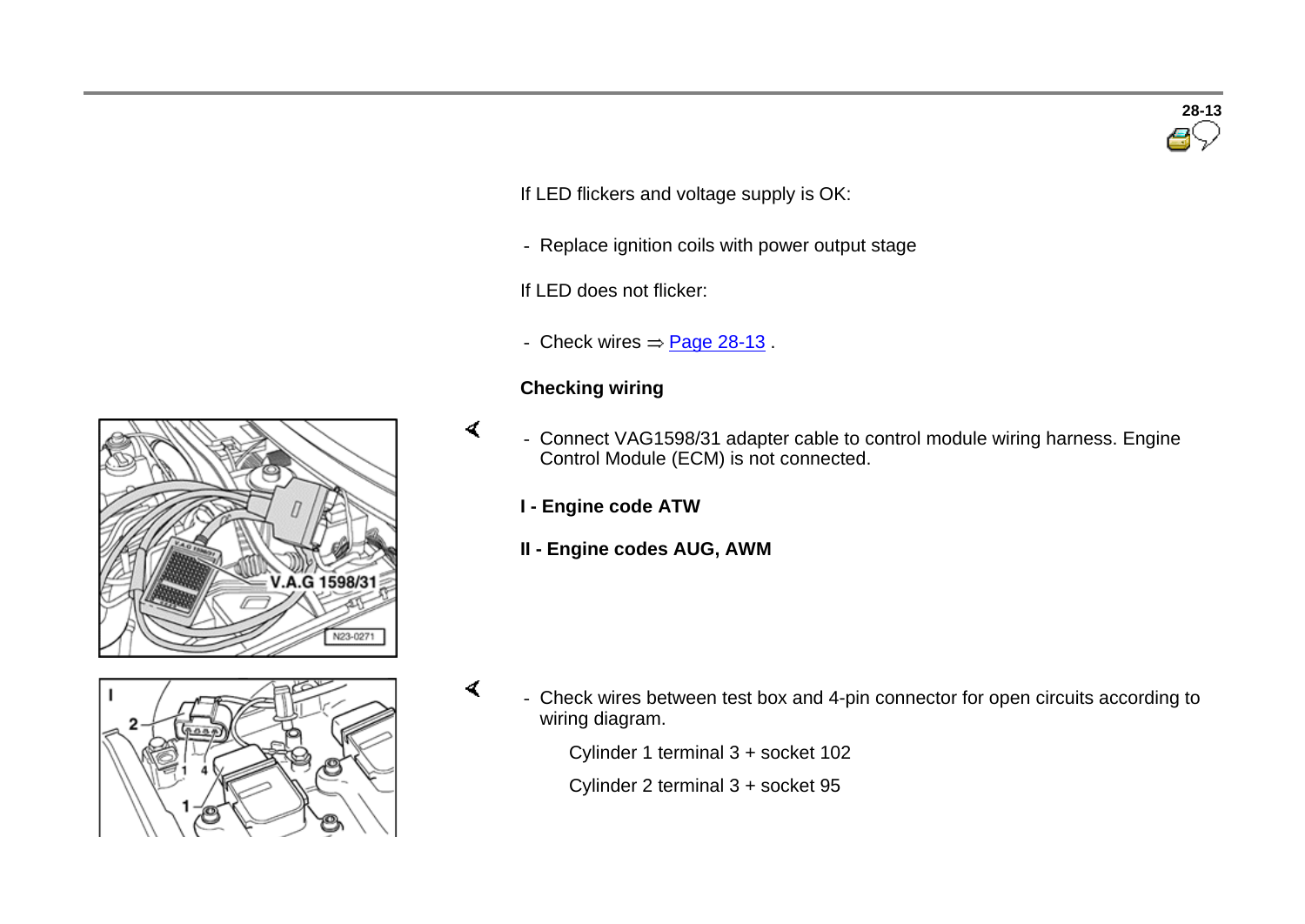Cylinder 3 terminal 3 + socket 103

Cylinder 4 terminal 3 + socket 94

Wire resistance: max:  $1.5 \Omega$ 

- Check wires for shorts among one another.

If there is no malfunction in wire connections:

- Replace Engine Control Module (ECM)  $\Rightarrow$  Page 24-120.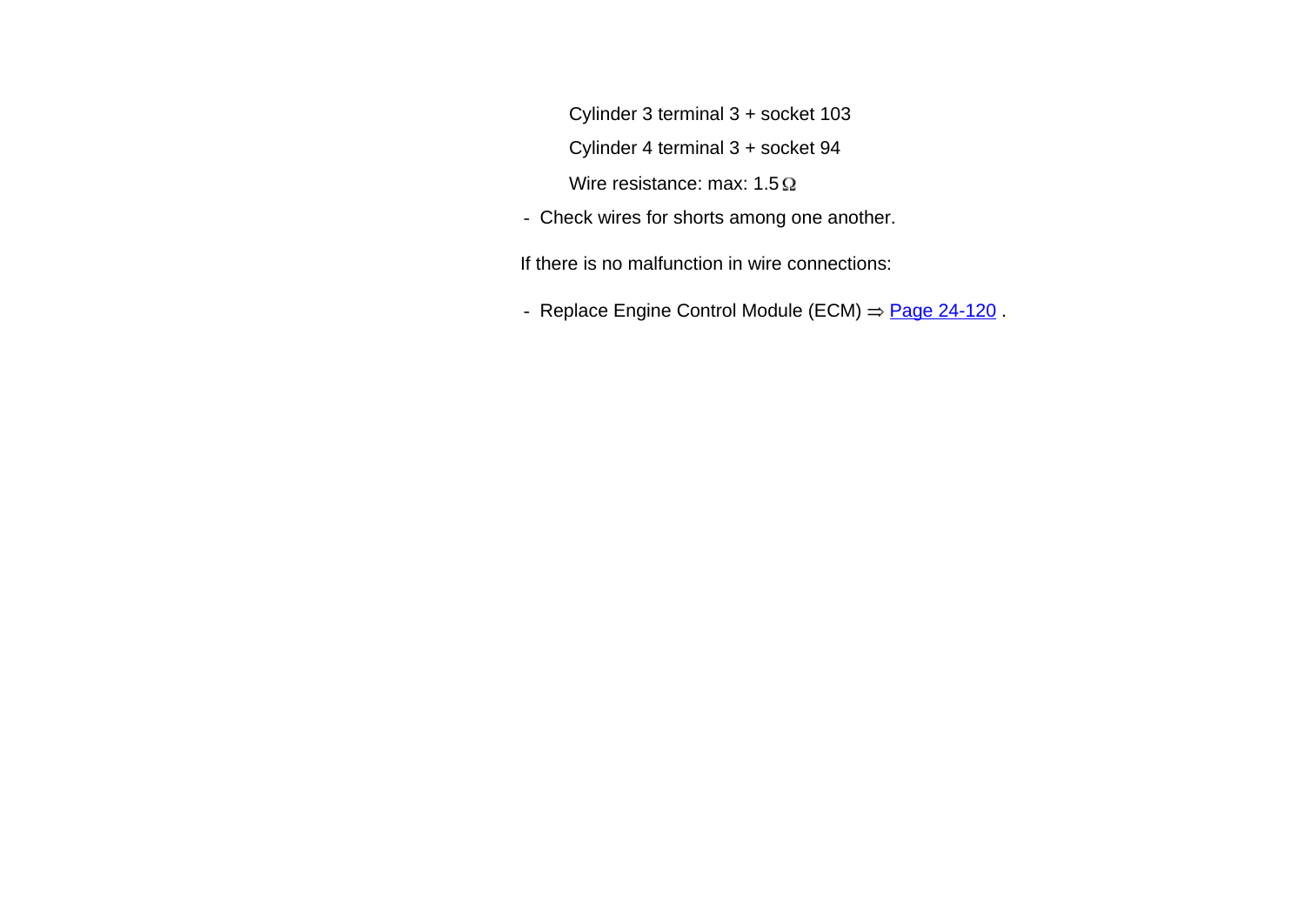

#### **Knock sensors, checking**

#### *Notes:*

- *For the Knock Sensors to function properly, it is important for tightening torque to be exactly 20 Nm.*
- *Use only gold-plated terminals when servicing terminals in harness connector of knock sensors.*

#### **Special tools and equipment**

- VAG1598/31 adapter cable
- VAG1526 multimeter or VAG1715 multimeter
- VAG1594 connector test kit
- Wiring diagram

#### **Test requirement**

• On Board Diagnostic (OBD) must have recognized a malfunction at one or both of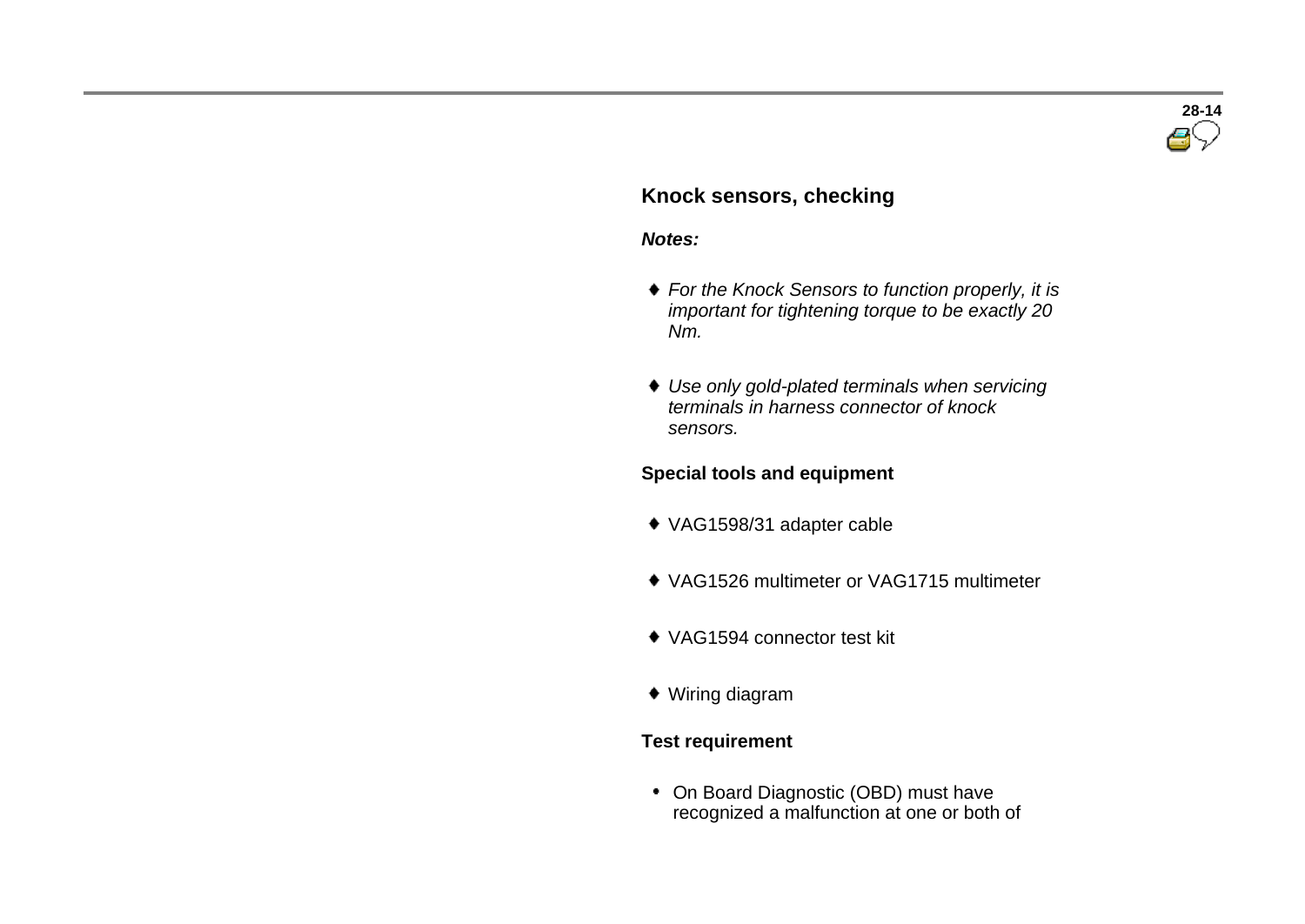the Knock Sensors (KS).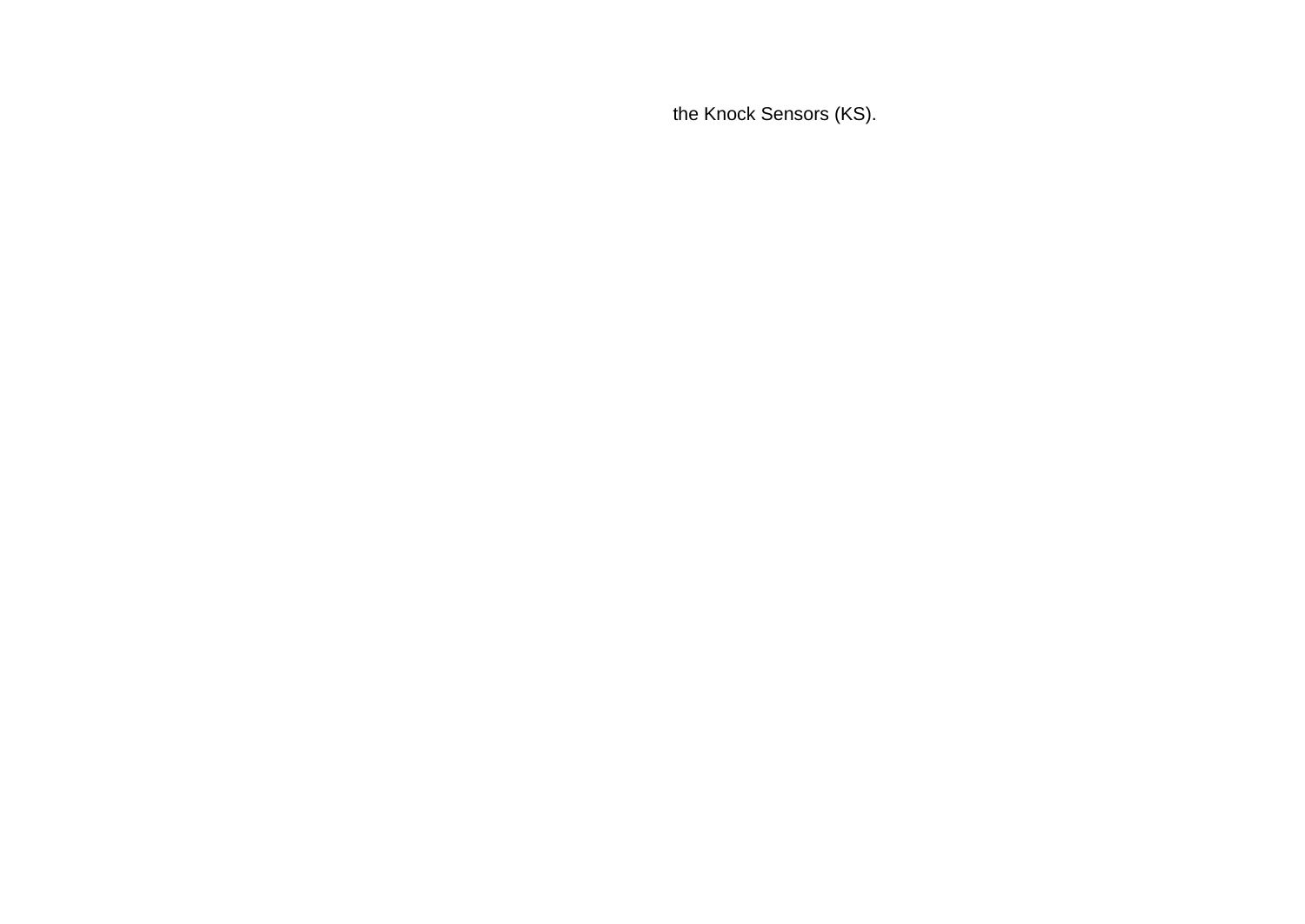|                                |             |                      | $28 - 15$                                                                                                                                                                                    |
|--------------------------------|-------------|----------------------|----------------------------------------------------------------------------------------------------------------------------------------------------------------------------------------------|
|                                |             |                      | <b>Test sequence</b>                                                                                                                                                                         |
|                                |             |                      | <b>Engine code AWM</b>                                                                                                                                                                       |
|                                |             |                      | Connect V.A.G1551 scan tool (VAG1552). Start<br>engine and select Engine Control Module (ECM)<br>using address word 01. (connecting scan tool<br>and selecting ECM $\Rightarrow$ Page 01-20) |
| Rapid data transfer            | <b>HELP</b> | $\blacktriangleleft$ | Indicated on display:                                                                                                                                                                        |
| <b>Select function XX</b>      |             |                      | - Press buttons -0- and -4- to select "Basic Setting" function 04. Press -Q- button<br>to confirm input.                                                                                     |
| <b>Basic setting</b>           | <b>HELP</b> | $\blacktriangleleft$ | Indicated on display:                                                                                                                                                                        |
| Enter display group number XXX |             |                      | - Press buttons -0-, -2- and -8- to select "Display group number 28". Press -Q-<br>button to confirm input.                                                                                  |
| System in basic setting 28     | →           | ∢                    | Indicated on display:                                                                                                                                                                        |
| $\mathbf{1}$<br>$\mathbf{2}$   | 3<br>4      |                      | - Use VAG1788/10 speed adjuster tool to adjust engine RPM to at least 2600<br>RPM:                                                                                                           |
|                                |             |                      | - Maintain engine speed until indication in display field 4 jumps from "Test OFF" to                                                                                                         |

"Test ON".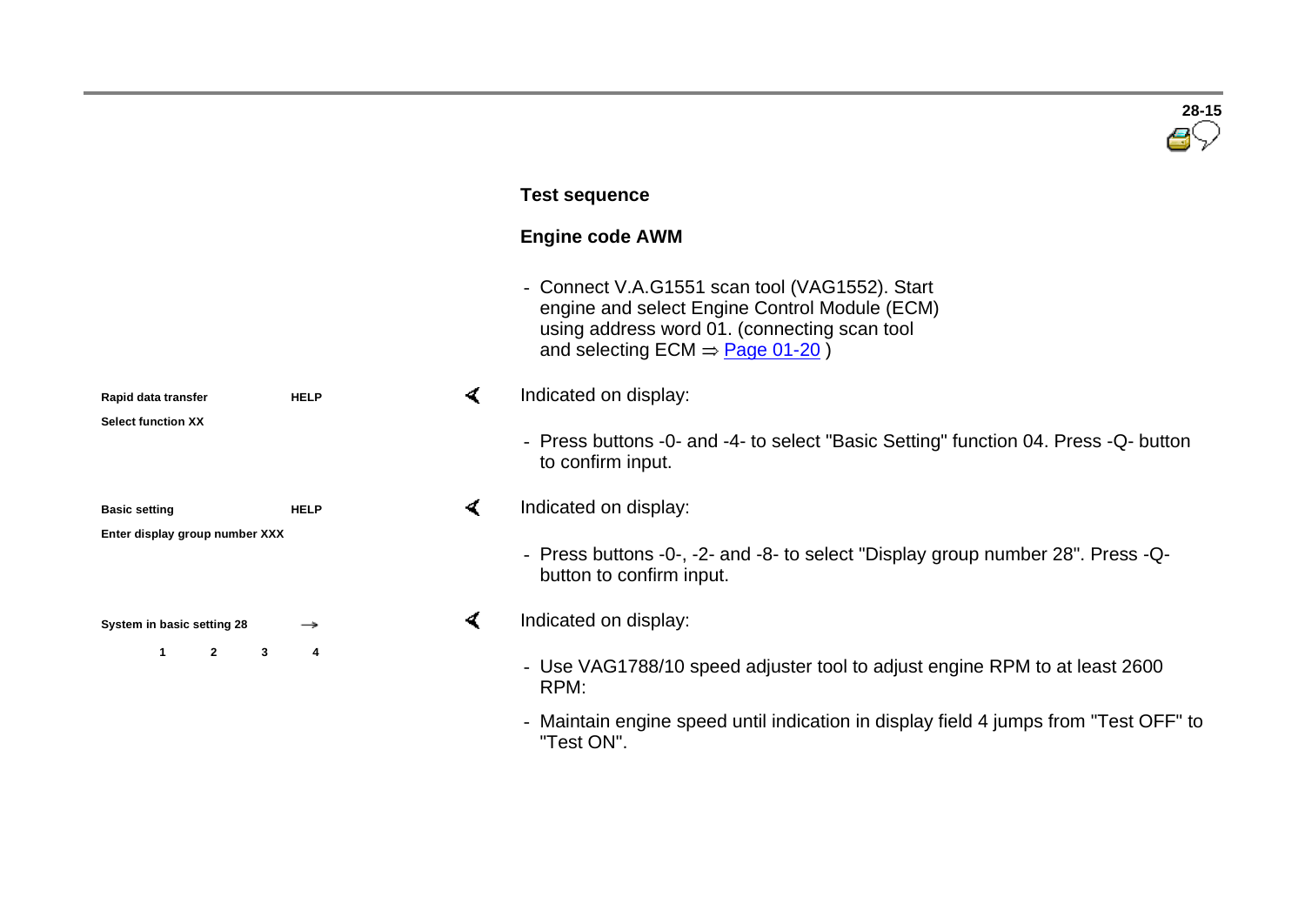

- Continue to maintain engine speed until display field 4 indicates specified value:"Syst. OK".

If specified values are obtained:

- Press  $\Rightarrow$  button.
- Press buttons -0- and -6- to select "End Output" function 06. Press -Q- button to confirm input.
- Switch ignition off.

If specified values are not obtained:

- Check resistances and wiring:

#### **Checking resistances and wires**

**I - Engine code ATW** 

 $\mathcal{A}$ 

- **II - Engine codes AUG, AWM**
- Disconnect 3-pin harness connector to Knock Sensor (KS) 1 -G61- (green, item no. 1) and/or 3-pin harness connector to Knock Sensor (KS) 2 -G66- (blue, item no. 2).

Measure resistance between terminals  $1 + 2$ ,  $1 + 3$ , and  $2 + 3$  at connectors to

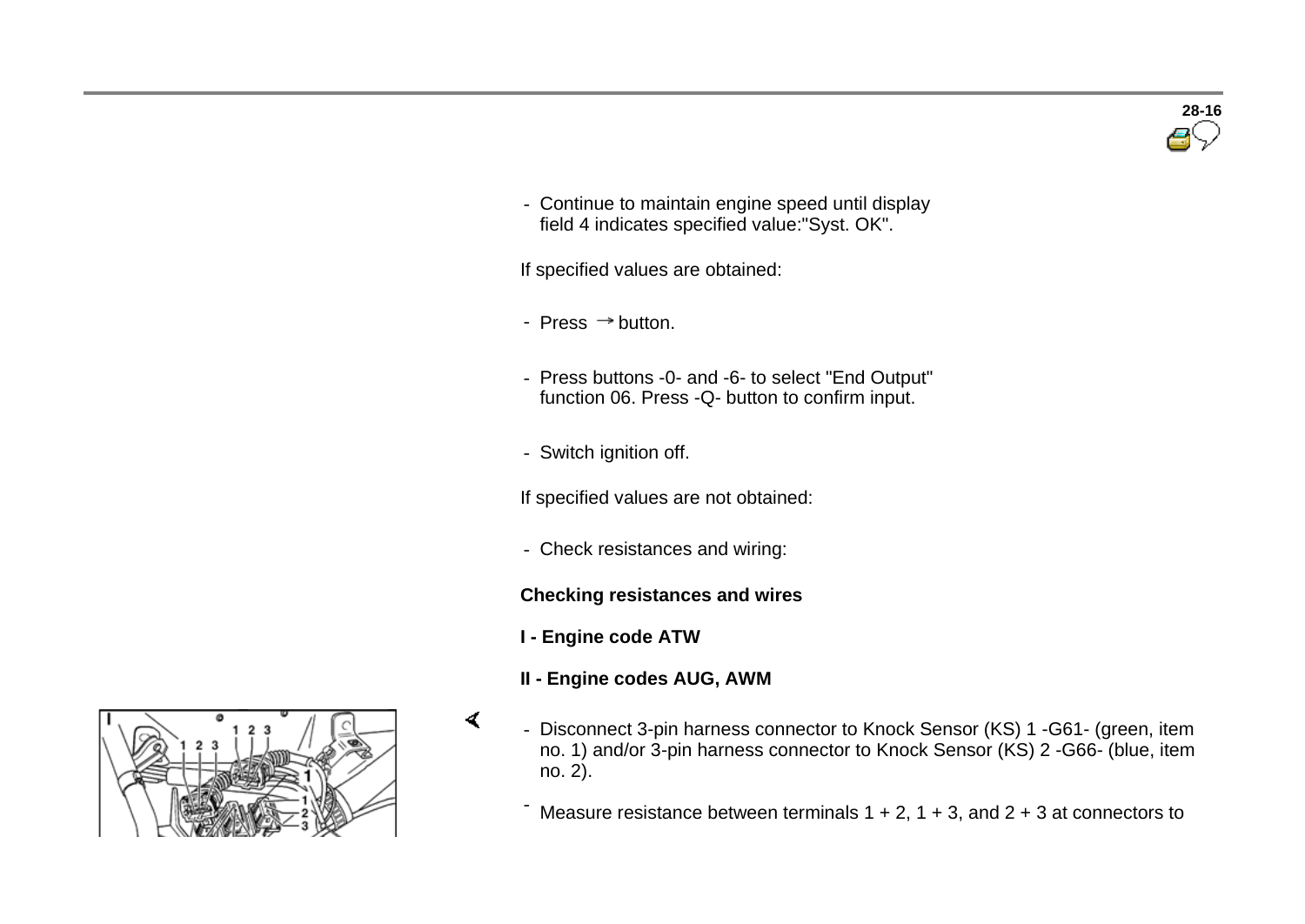knock sensors.

Specification:  ${}^{\infty}$   $\Omega$ 

If specified value is not obtained: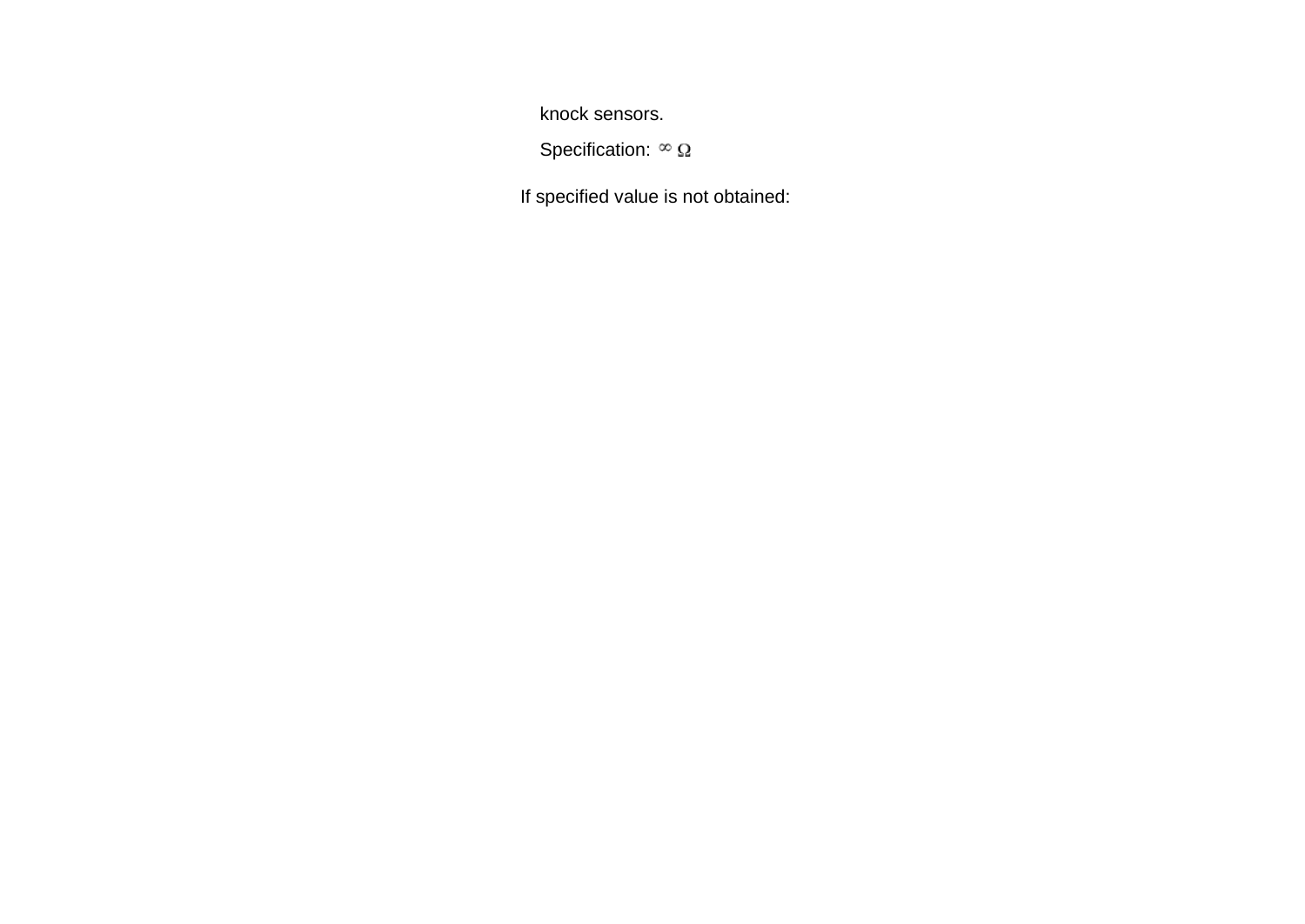

- Replace Knock Sensor(s)

If specified value is obtained:



- Check wiring between test box and 3-pin connector for open circuit according to wiring diagram.



|                         |     | G61: G66:         |
|-------------------------|-----|-------------------|
| Terminal 2 + socket 106 |     | 107               |
| Terminal 2 + socket     | -99 | 99                |
| Terminal 3 + socket 108 |     | 108               |
| Wire resistance:        |     | max: $1.5 \Omega$ |

- Check wires for shorts between one another.

If no malfunctions are found in wires: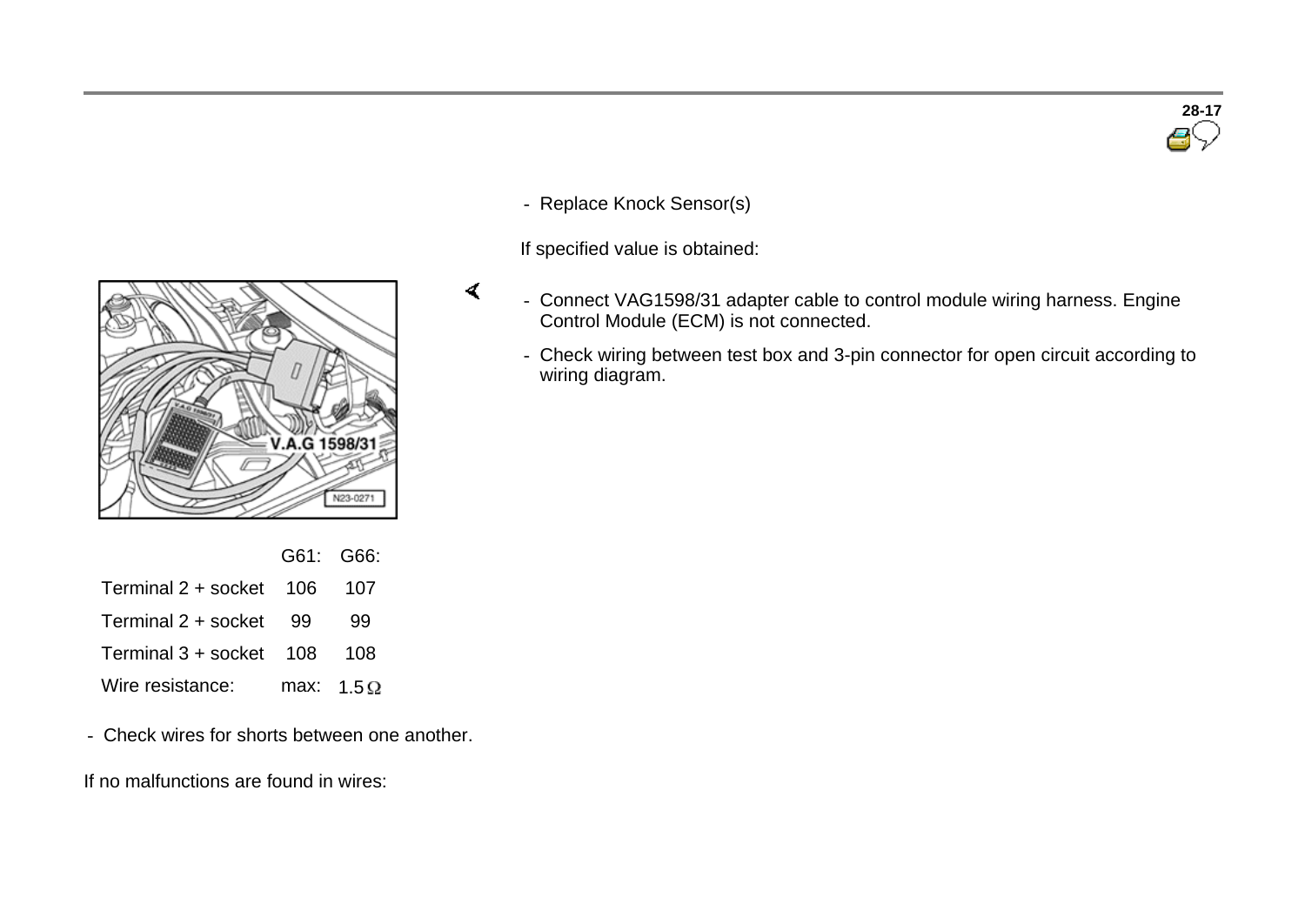- Loosen Knock Sensor (KS) and then retighten to 20 Nm.
- Perform a road test.

The following operating conditions must be obtained during road test:

 $\bullet$  Coolant temperature must rise to above 80 $^{\circ}$  C.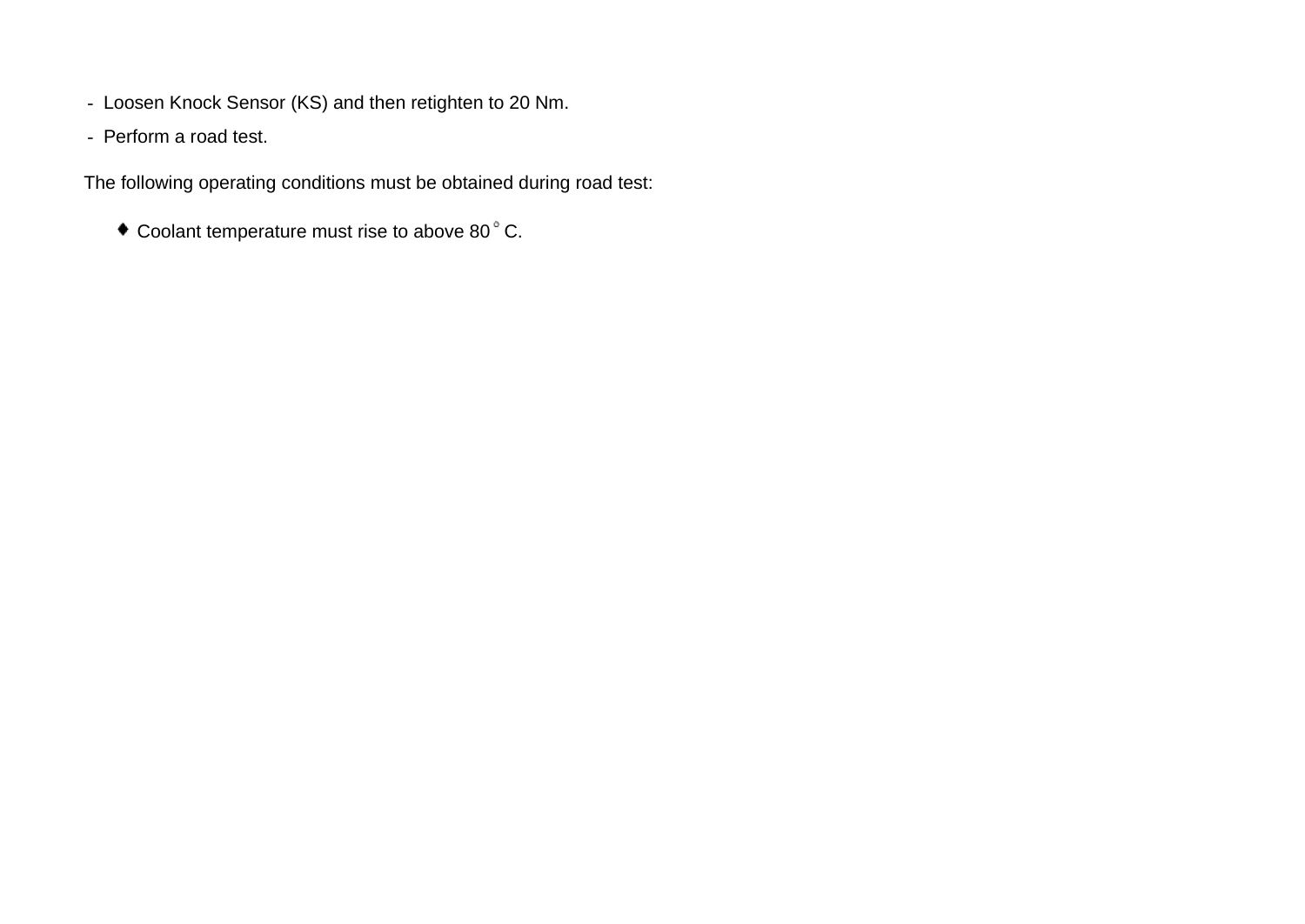

 $\bullet$  Once the temperature is reached, the operating conditions

Idle

Partial throttle

Wide Open Throttle (WOT)

**Deceleration** 

must be reached several times each.

- Engine speed must be increased to above 3500 RPM during Wide Open Throttle (WOT).
- Check control module DTC memory again.

If complaint persists:

- Replace Knock Sensor(s)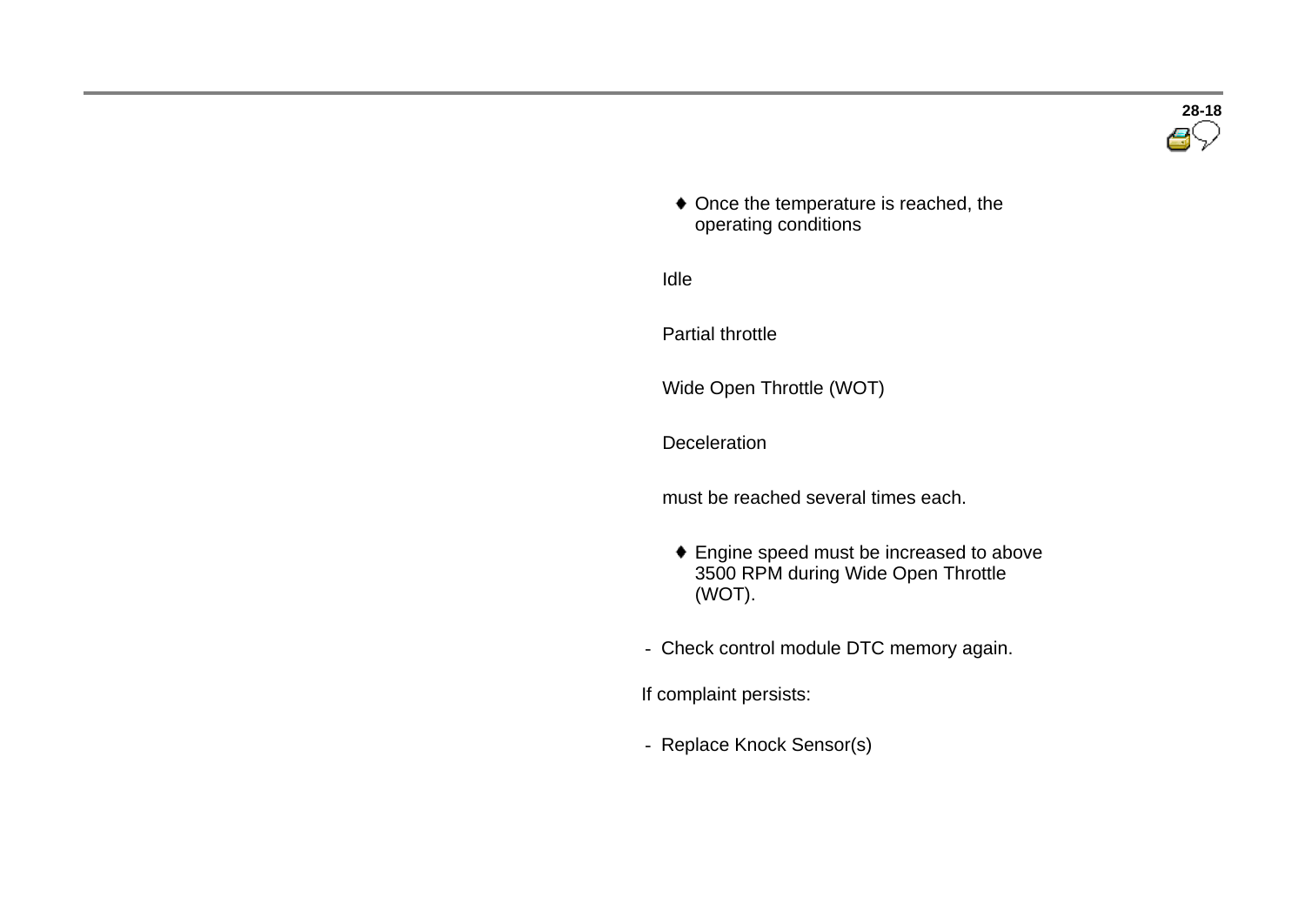# **28-19**

### **Misfire recognition, checking**

#### **Special tools and equipment**

◆ V.A.G1551 scan tool (or VAG1552 mobile scan tool) with VAG1551/3B cable

#### **Test sequence**

- Connect V.A.G1551 scan tool (VAG1552). Start engine and select Engine Control Module (ECM) using address word 01. (connecting scan tool and selecting  $ECM \Rightarrow \text{Page } 01-20$ )

#### Indicated on display:  $\blacktriangleleft$

- Press buttons -0- and -8- to select "Read measuring value block" function 08. Press -Q- button to confirm input.

#### $\blacktriangleleft$ Indicated on display:

- Press buttons -0-, -1- and -4- to select "display group number 14" and then press -Q- button to confirm input.
- $\blacktriangleleft$ Indicated on display: (1 to  $4 =$  display fields)
	- Check total number of misfires in display field 3:

**Rapid data transfer HELP Select function XX**

**Read measuring value block**

**Enter display group number XXX**

**Read measuring value block 14** 

**1 2 3 4**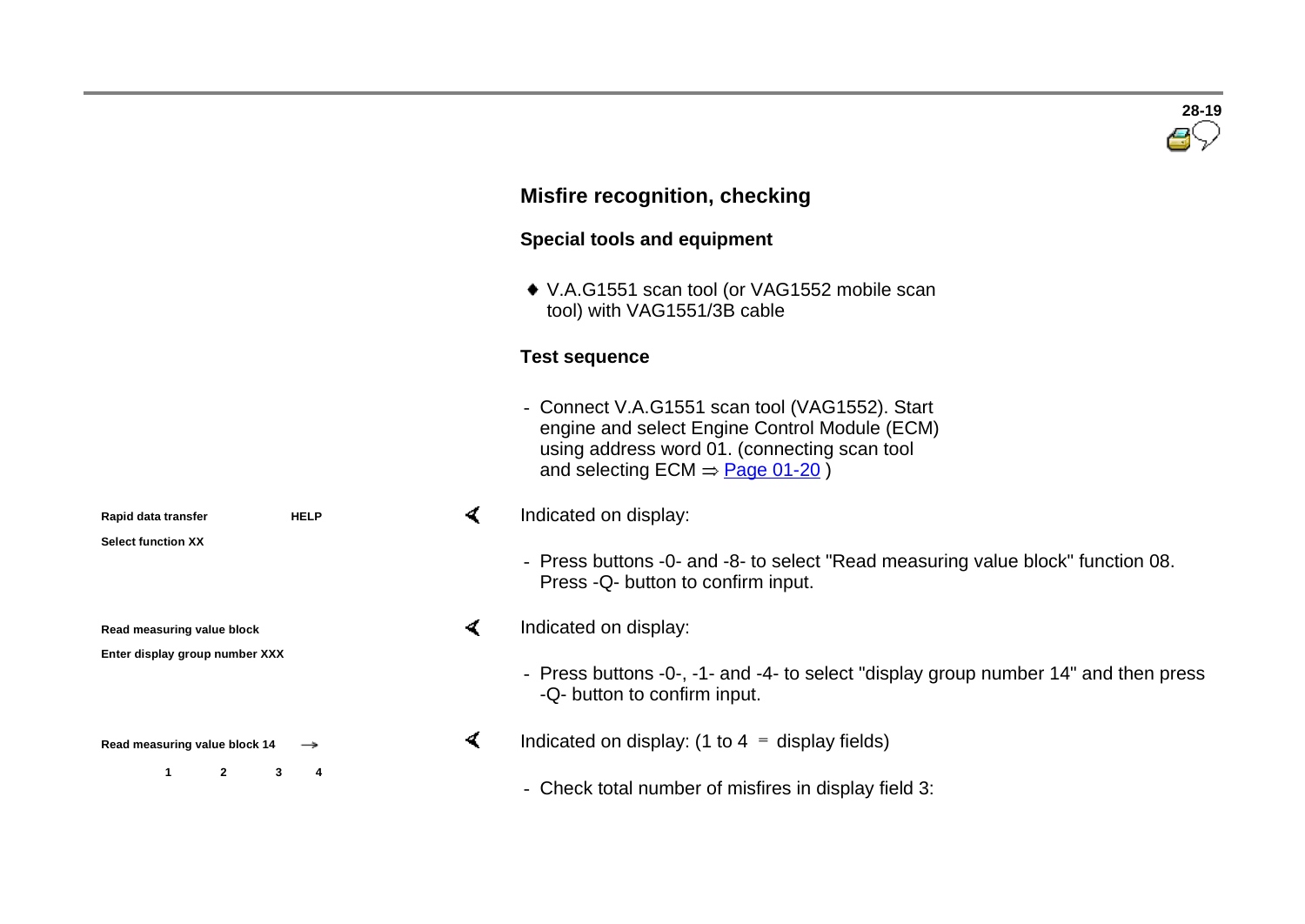Specification: 0 to 5